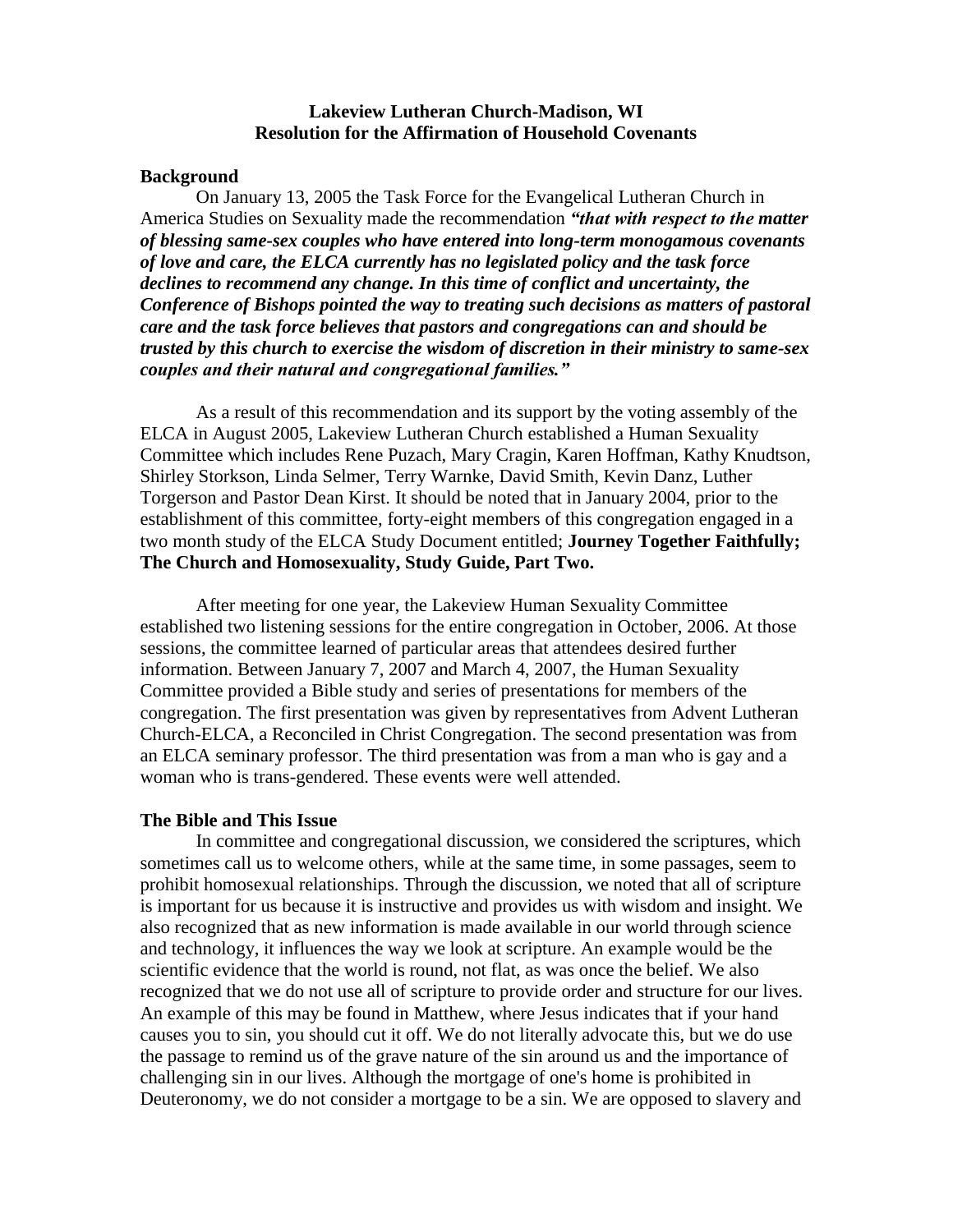the oppression of women, but we can still find many passages in the Bible that both accept and uplift slavery and female oppression. These texts remind us of the importance of treating all people justly and of our call as disciples to work for fair and equitable racial and gender relationships in the world. Passages of the Bible referring to human sexuality are similar. Although we refrain from condemning homosexuality as a sin, we find wisdom in these passages reminding us that in matters of human sexuality, we are to be honorable, faithful, respectful and honest.

In our discussions, we recognized and reviewed many biblical texts that assist us with our moral and ethical decision-making. Specifically they included John 13:31-35, John 13:3-20, Matthew 5, 6, and 7, Mark 12:28-31, Genesis 1:27-31, Genesis 2:7-8 and 18-25, Psalm 8:4-8, Mark 2:23-28, Matthew 18:12-22, Mathew 25:31-46, Luke 10:25-37, John 8:1-11 Romans 8:1-2 and Romans 12:1-8. We also recognized that the inclusive, accepting and hospitable example given to us in the life and ministry of Christ could be the foundation and the core for all of our moral, ethical and social decisions. We recalled Christ's acceptance of people with leprosy, of Gentiles, of Samaritan women, of Roman soldiers, of widows, orphans, and young children and of those possessed by demons. We understand that the Christian community has always been invited to love as God loves the world and we find great guidance in 1 John 4:11-12, *"Beloved, since God loved us so much, we also ought to love one another. No one has ever seen God; if we love one* another, God lives in us, and God's love is perfected in us." As we struggle with life's differences, we also acknowledge that we find direction and grace in the words used by Christ in John 13:34, *"I give you a new commandment, that you love one another just as I have loved you. By this everyone will know that you are my disciples, if you have love for one another.*" Finally, the biblical call to refrain from judgment and hypocrisy as found in Matthew 7:1 *"Do not judge, so that you may not be judged,"* has been valuable in guiding our deliberations.

### **Tradition and The Issue of Blessing**

A blessing is an "act of prayer that includes a ritual sign of God's grace." Jesus blessed little children, the poor, the meek, those who mourn, those who strive for peace and those who are hungry. The Lutheran Church has a long and rich history of blessing. The Occasional Services Book includes 29 different occasions for offering a blessing including, but not limited to, candles, bedrooms, homes, dining rooms, kitchens, libraries, those who labor, those who leave congregations, etc. At Lakeview Lutheran Church, we have offered times to bless bikes and their riders, pets and animals, Sunday school teachers, the congregation council and young people who have gone to participate in mission work. A blessing uplifts the commitment that people are making. It acknowledges the presence of God's gracious love in our lives as the community of believers gathers to witness and celebrate. When done in a public setting, a blessing also acknowledges the community that exists to offer support and care. Although marriages could happen exclusively in the courts and within the secular community, many Lutherans have historically chosen to have their marriage commitments blessed within the congregation. We find great joy in blessing and celebrating the commitment that people make in a marriage and we ask God to continue to give the parties the strength to uphold the promises that they make in a commitment ceremony.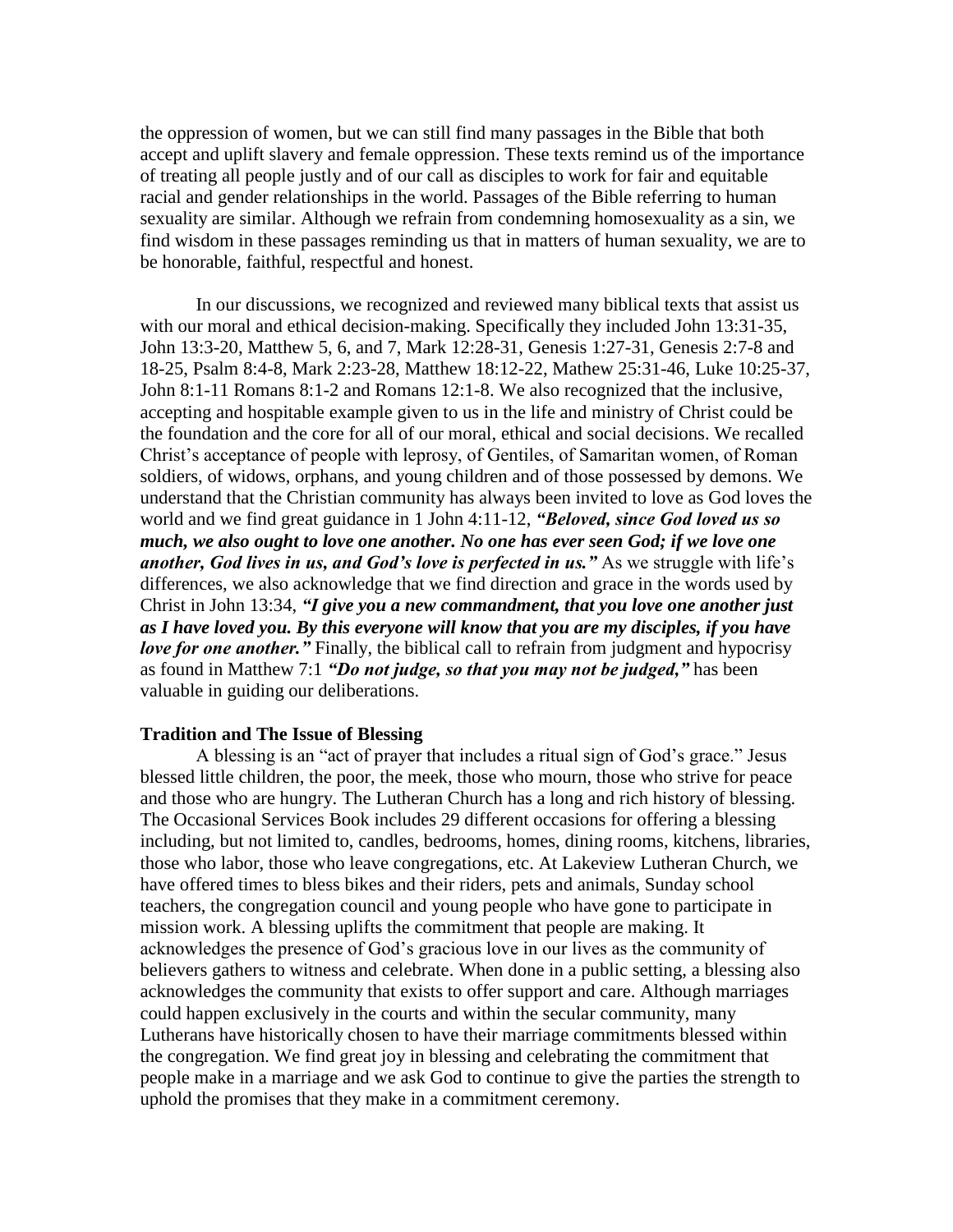# **The Formation and Affirmation of Household Covenants**

The Lakeview Human Sexuality Committee explored a variety of responses that other congregations have made regarding the possible blessing of unions. The committee understands that the blessing of a union in the State of Wisconsin is not a legal contract. The committee fully understands that the primary importance of a relationship is the commitment that the participants make to each other, not the legal document. We recognize that some legal marriages do not necessarily include a high level of commitment. People can choose to marry for many reasons. The Lakeview Human Sexuality Committee also recognizes that there are heterosexual relationships that include a very high level of commitment, but for a variety of reasons, are not appropriate for the legal institution of marriage. Age and disability may be such factors. The committee considered all relationships and commitments. The committee liked the terminology adopted by St. John's Lutheran Church, **Affirmation of Household Covenants.** A covenant is "a formal binding agreement." The formation and affirmation of household covenants would involve families and/or couples, both heterosexual and homosexual, who desire to covenant with one another to offer stability in their lives together. Examples of these covenants would include;

- Senior couples who have developed friendships and special relationships, but for financial, health and/or family reasons they do not wish to marry, but their companionship is something they desire to honor, respect, and more publicly acknowledge.
- Couples who may be contemplating marriage in the future, but are looking for an alternative to marriage or a period of betrothal, and may wish to share property and/or raise children.
- Couples who may not be able to choose legal marriage because disability funding or other public financial sources would be affected and would prevent their relationship from surviving.
- Gay, lesbian, bi-sexual or trans-gendered couples who wish for the stability that comes with committed relationships.

These covenants would use the tradition of covenant formation and affirmation found in scripture, perhaps most clearly in Joshua 24 and in the frequent covenants that God makes with the people in the Hebrew texts. All services of affirmation would be in line with Lutheran Liturgy as found in ELCA publications. All covenant affirmations would involve recalling the history of the relationship, a call to commitment, a vow or a renewal of a vow, the affirmation of the community gathered, a prayer asking the Holy Spirit to assist in living up to the responsibilities made this day, the comfort and challenge of scripture, and a concrete and visible sign that reminds everyone that the covenant has been made. The sacrament of Holy Communion could be celebrated.

The participants in these covenants would be affiliated with our congregation in some direct way. The pastor of the congregation would work with couples in the development of a covenant. The covenants would be recorded in the official records of the congregation.

As in a marriage covenant that takes place at Lakeview, there would be costs associated with any other covenant. Fees would be considered based on the Lakeview Wedding Planning Policy.